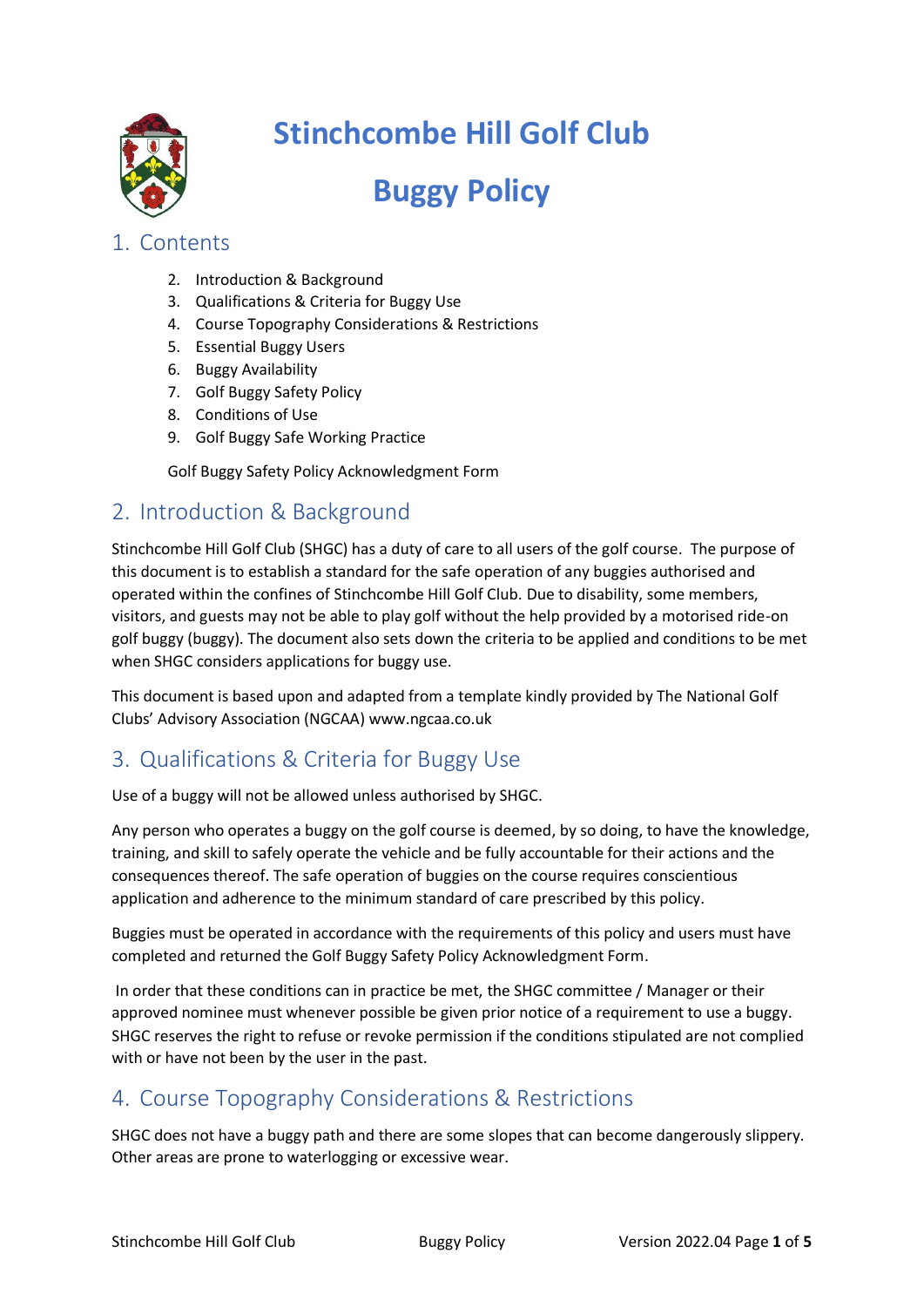The Course Manager and his staff are responsible for determining the condition of the course in respect of buggy use when weather conditions challenge the safety of users or would be to the detriment of the golf course. To this effect, and to recognise the need to provide the maximum course availability for all users, SHGC will operate a traffic light system for buggy use:

- Green normal summer use.
- Amber buggies may be used only by Essential Buggy Users (see next section).
- $Red no$  buggies allowed.

The buggy status is set by the Course Manager or his deputy and reviewed daily.

### 5. Essential Buggy Users

This section applies only to Essential Buggy Users, who are those members, visitors and guests who have a permanent incapacity to play golf unless able to use a buggy. For the purposes of this policy, evidence of this would be a Blue Badge or equivalent certification.

When the buggy status is Amber

- Only lightweight single buggies may be used.
- Buggies must not be taken onto or across the fairway or within 2 metres of any tee, green (including temporary greens) or bunker. They should be driven in the semi-rough, treating it as a buggy path, stopping level with the ball and walking to it to play.
- Buggies must not be taken up to the  $6^{\text{th}}$ ,  $7^{\text{th}}$  or  $9^{\text{th}}$  tees, or the white  $10^{\text{th}}$  tee.
- After playing the  $5<sup>th</sup>$ , the buggy should be parked near the  $6<sup>th</sup>$  winter tee (to the right of the  $5<sup>th</sup>$  temporary green). The  $6<sup>th</sup>$  hole may be omitted. The  $7<sup>th</sup>$  may be played from the 6<sup>th</sup> winter tee.
- The 9th hole may be omitted.

Further restrictions may set by the Course Manager at any time, depending on the prevailing conditions.

To support this policy, the Club maintains some single seater buggies which may be used free of charge, subject to availability, when buggy status is Green or Amber.

If the status is Green and all single buggies are in use, a double buggy may be made available if other bookings allow, again free of charge. A reduced Essential Buggy User hire rate applies in other cases.

## 6. Buggy Availability

SHGC owns or leases some buggies for use by members, guests, and visitors subject to availability and payment of the appropriate fee. Members, guests, and visitors may bring their own single seat golf buggies provided they are a recognised model. SHGC reserves the right to refuse the use of a buggy that it deems unsafe, and/or that its use would too great a risk to the long-term condition of the course.

# 7. Golf Buggy Safety Policy

The Club has a duty of care to its employees and all users of the golf course. Caution and care must be shown by all users of buggies. The Club must also ensure adequate safe means of access for all golfers as well as those given permission to use buggies. Moreover, the Club must ensure the safety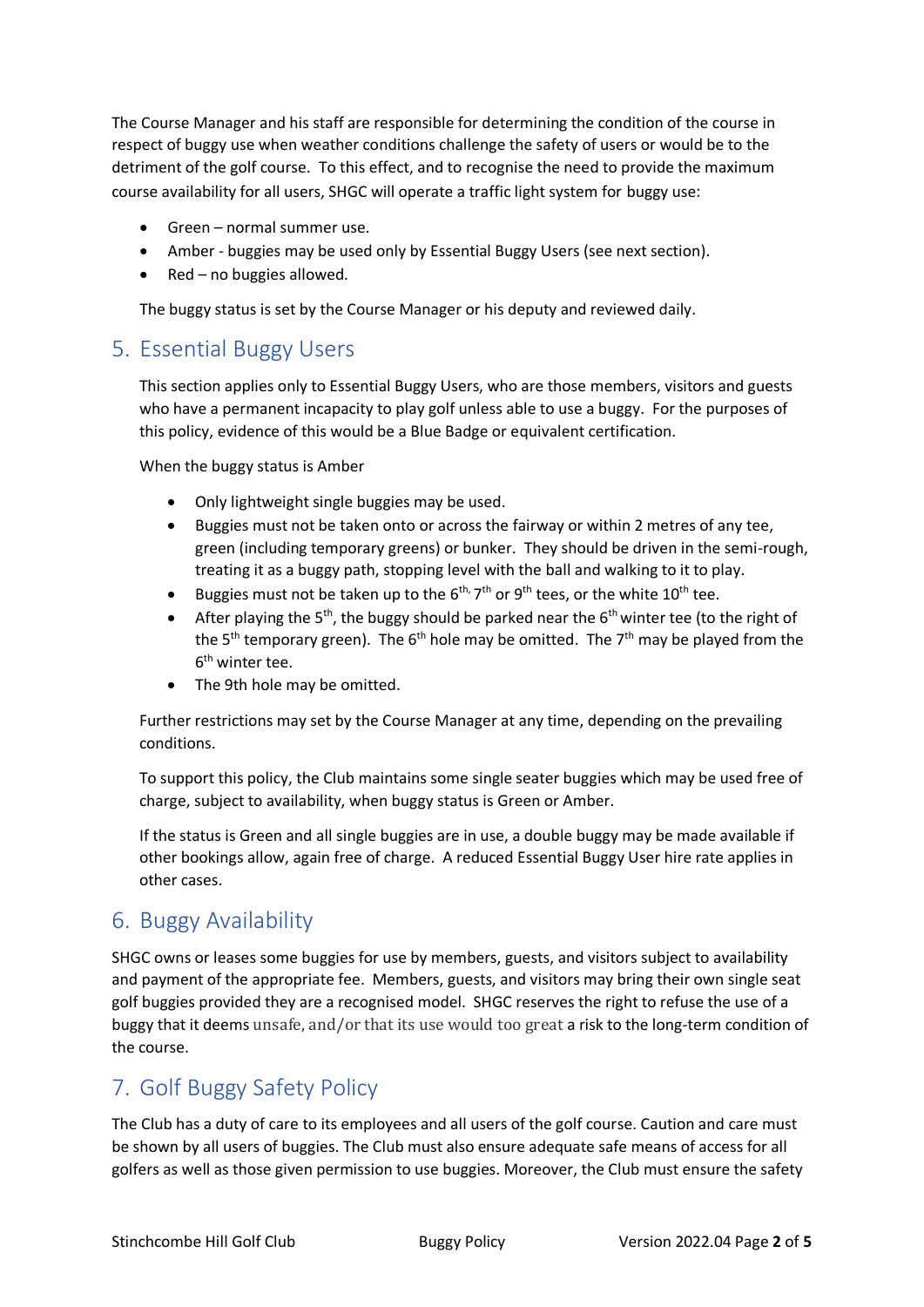of golfers who do not use buggies but who might be at risk from a mechanically defective buggy or its careless use. The Club's duty of care also applies to any members of the public who may be on the course.

To assist the safe employment of ride-on buggies all users shall comply with the following conditions:

- 1. Buggies must be operated with the utmost courtesy, care and consideration for the safety and convenience of pedestrians. Pedestrians must always be afforded the right-of-way.
- 2. Any signs and instructions employed on the course, or supplied in writing or verbally by staff, to warn buggy riders of potential danger areas or areas prohibited because of potential unacceptable wear and tear to the course must always be followed.
- 3. Buggies must be operated and parked in such a manner that they do not impede or interfere with normal pedestrian or vehicular flow on roadways or footpaths.
- 4. No buggy will be operated at more than 15km per hour. Under Amber conditions speed must be reduced and turns widened.
- 5. Buggies shall only be used between dawn and dusk.
- 6. Buggies must be operated in compliance with the common rules on the road regardless of where they are operated.
- 7. The law that applies to driving on the public highway with respect to alcohol and drugs must be followed when using a buggy.

### 8. Conditions of Use

In addition to the conditions of the Safety Policy above:

- 1. Buggies may only be used by those authorised by SHGC so to do.
- 2. The SHGC committee or Manager has the authority to immediately prohibit any individual from using or being carried on a ride-on buggy. Authorisation will be withdrawn in cases of serious or repeated disregard of the conditions set by this policy. Application for reinstatement of permission can only be made to SHGC.
- 3. Users will be responsible at all times for the security of the ignition keys to buggies supplied to them by SHGC whilst under the care and/or control of the User. Users are not allowed to remove the buggy from SHGC property.
- 4. SHGC has no responsibility for ensuring the safe operation of buggies on or beyond the confines of the course and the Club car-parks other than those operated by their servants or agents. SHGC will accept no responsibility for any loss or damage caused to any property other than that arising from the negligent use of a buggy by their servants or agents.

## 9. Golf Buggy Safe Working Practice

a) Before Use

All users must sign a Safety Policy Acknowledgement Form (appended to this document) before they are allowed to drive a buggy at SHGC. This can be signed and sent back to us before the day of play or on the day itself.

All users must ensure that they are familiar with the buggy controls and the constraints on buggy use.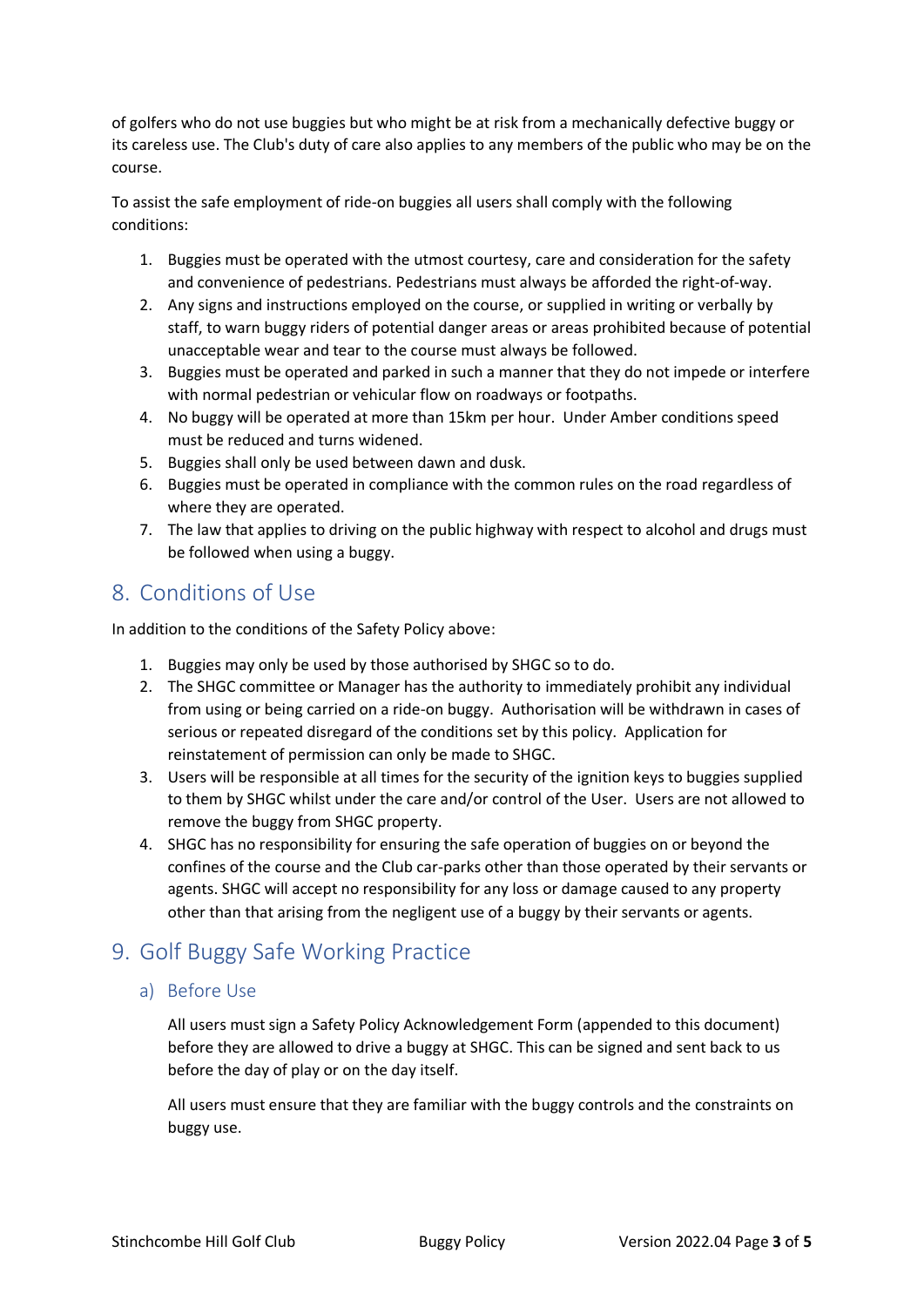#### b) During Use

#### Users must:

- 1. Not exceed the maximum number of people the buggy is designed to carry; all must be authorised by SHGC.
- 2. Not remove the buggy from the course or Club car park,
- 3. Always remain seated with hands, feet and head kept inside the buggy whist the buggy is in motion.
- 4. Keep the buggy at least 2 metres away from tees, greens, and bunkers.
- 5. When buggy status is Amber, keep to the conditions of Section 5.
- 6. Adhere to any additional restrictions that may be in place on the day.
- 7. Not drive the buggy in tight circles or into the deep rough.
- 8. Check the area behind the buggy before reversing.
- 9. Apply the parking brake before leaving the buggy.
- 10. Always consider the terrain, existing vehicular and pedestrian traffic as well as environmental factors that may affect their ability to operate the buggy safely.
- 11. Drive the buggy no faster than the terrain and safety considerations allow.
- 12. Not drive the buggy directly up, down, or across sharp slopes to avoid the risk of it tipping over.
- 13. Execute all turns at reduced speeds.
- 14. Avoid sudden stops or changes of direction to prevent loss of control or damage to grass.
- 15. Take extra care in strong winds or when the course is wet or frosted.

#### c) After Use

Unless advised otherwise, the buggy should be parked opposite the main door of the clubhouse, with the parking brake engaged and the operating key turned to the off position.